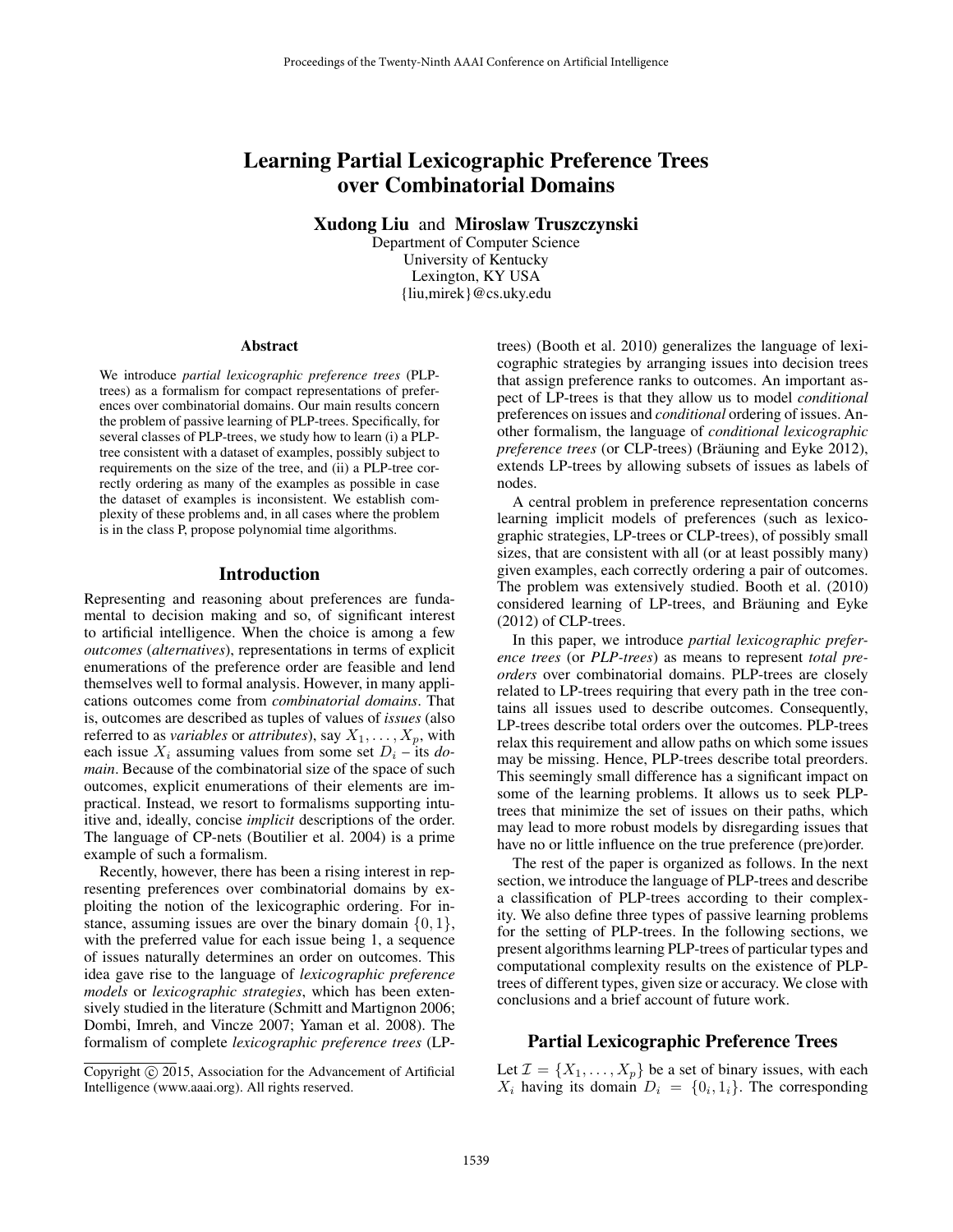*combinatorial domain* is the set  $\mathcal{X} = D_1 \times \ldots \times D_p$ . Elements of X are called *outcomes*.

A PLP-tree over  $X$  is binary tree whose every non-leaf node is labeled by an issue from  $\mathcal I$  and by a preference entry  $1 > 0$  or  $0 > 1$ , and whose every leaf node is denoted by a box  $\Box$ . Moreover, we require that on every path from the root to a leaf each issue appears *at most* once.

To specify the total preorder on outcomes defined by a PLP-tree  $T$ , let us enumerate leaves of  $T$  from left to right, assigning them integers 1, 2, etc. For every outcome  $\alpha$  we find its leaf in  $T$  by starting at the root of  $T$  and proceeding downward. When at a node labeled with an issue  $X$ , we descend to the left or to the right child of that node based on the value  $\alpha(X)$  of the issue X in  $\alpha$  and on the preference assigned to that node. If  $\alpha(X)$  is the preferred value, we descend to the left child. We descend to the right child, otherwise. The integer assigned to the leaf that we eventually get to is the *rank* of  $\alpha$  in T, written  $r_T(\alpha)$ . The preorder  $\succeq_T$  on distinct outcomes determined by T is defined as follows:  $\alpha \succeq_T \beta$  if  $r_T(\alpha) \leq r_T(\beta)$  (smaller ranks are "better"). We also define derived relations  $\succ_T$  (strict order) and  $\approx_T$  (equivalence or indifference):  $\alpha \succ_T \beta$  if  $\alpha \succeq_T \beta$  and  $\beta \nleq_T \alpha$ , and  $\alpha_T \approx_T \beta$  if  $\alpha \succeq_T \beta$  and  $\beta \succeq_T \alpha$ . Clearly,  $\succeq_T$  is a total preorder on outcomes partitioning them into strictly ordered clusters of equivalent outcomes.

To illustrate the notions just introduced, we consider preference orderings of dinner options over four binary issues. The *appetizer*  $(X_1)$  can be either *salad*  $(0_1)$  or *soup*  $(1_1)$ . The *main course*  $(X_2)$  is either *beef*  $(0_2)$  or *fish*  $(1_2)$ . The *drink*  $(X_3)$  can be *beer*  $(0_3)$  or (white) *wine*  $(1_3)$ . Finally, *dessert*  $(X_4)$  can be *ice-cream*  $(0_4)$  or *pie*  $(1_4)$ . An agent could specify her preferences over dinners as a PLP-tree in Figure 1a. The *main course* is the most important issue to the agent and she prefers fish to beef. Her next most important issue is what to *drink* (independently of her selection for the main course). She prefers wine over beer with fish, and beer over wine with beef. If the agent has beef for her main dish, no matter what drink she gets, her next consideration is the *appetizer*, and she prefers salad to soup. In this example, the *dessert* does not figure into preferences at all. The most preferred dinners have fish for the main course and wine for the drink, with all possible combinations of choices for the appetizer and dessert (and so, the cluster of most preferred dinners has four elements).

#### Classification of PLP-Trees

In the worst case, the size of a PLP-tree is exponential in the number of issues in  $I$ . However, some PLP-trees have a special structure that allows us to "collapse" them and obtain more compact representations. This yields a natural classification of PLP-trees, which we describe below.

Let  $R \subset \mathcal{I}$  be the set of issues that appear in a PLP-tree T. We say that T is *collapsible* if there is a permutation  $\tilde{R}$ of elements in  $R$  such that for every path in  $T$  from the root to a leaf, issues that label nodes on that path appear in the same order in which they appear in  $\ddot{R}$ .

If a PLP-tree  $T$  is collapsible, we can represent  $T$  by a single path of nodes labeled with issues according to the order in which they occur in  $\tilde{R}$ , where a node labeled with an



Figure 1: PLP-trees over the dinner domain

issue  $X_i$  is also assigned a *partial conditional preference ta*ble (PCPT) that specifies preferences on  $X_i$ , conditioned on values of ancestor issues in the path. These tables make up for the lost structure of  $T$  as different ways in which ancestor issues evaluate correspond to different locations in the original tree T. Moreover, missing entries in PCPT of  $X_i$ imply equivalence (or indifference) between values of  $X_i$ under conditions that do not appear in the PCPT. Clearly, the PLP-tree in Figure 1a is collapsible, and can be represented compactly as a single-path tree with nodes labeled by issues in the permutation and PCPTs (cf. Figure 1b). Such a collapsed path labeled by issues is sometimes denoted as a sequence of issues in  $\hat{R}$  connected by  $\triangleright$ , e.g.,  $X_2 \triangleright X_3 \triangleright X_1$ for the path in Figure 1b.

Collapsible PLP-trees represented by a single path of nodes will be referred to as *unconditional importance* trees or *UI* trees, for short. The name reflects the fact that the order in which we consider issues when seeking the rank of an outcome is always the same (not conditioned on the values of ancestor issues of higher importance).

Let  $L$  be a collapsible PLP-tree. If for every path in  $L$ the order of issues labeling the path is exactly  $\hat{R}$ , and  $L$  has the same preference  $1 > 0$  on *every* node, then every PCPT in the collapsed tree contains the same preference  $1 > 0$ , no matter the evaluation of the ancestor issues. Thus, every PCPT in the collapsed form can be simplified to a single *fixed* preference  $1 > 0$ , a shorthand for its full-sized counterpart. We call the resulting collapsed tree a *UI* tree with *fixed preferences*, or a *UI*-*FP* PLP-tree.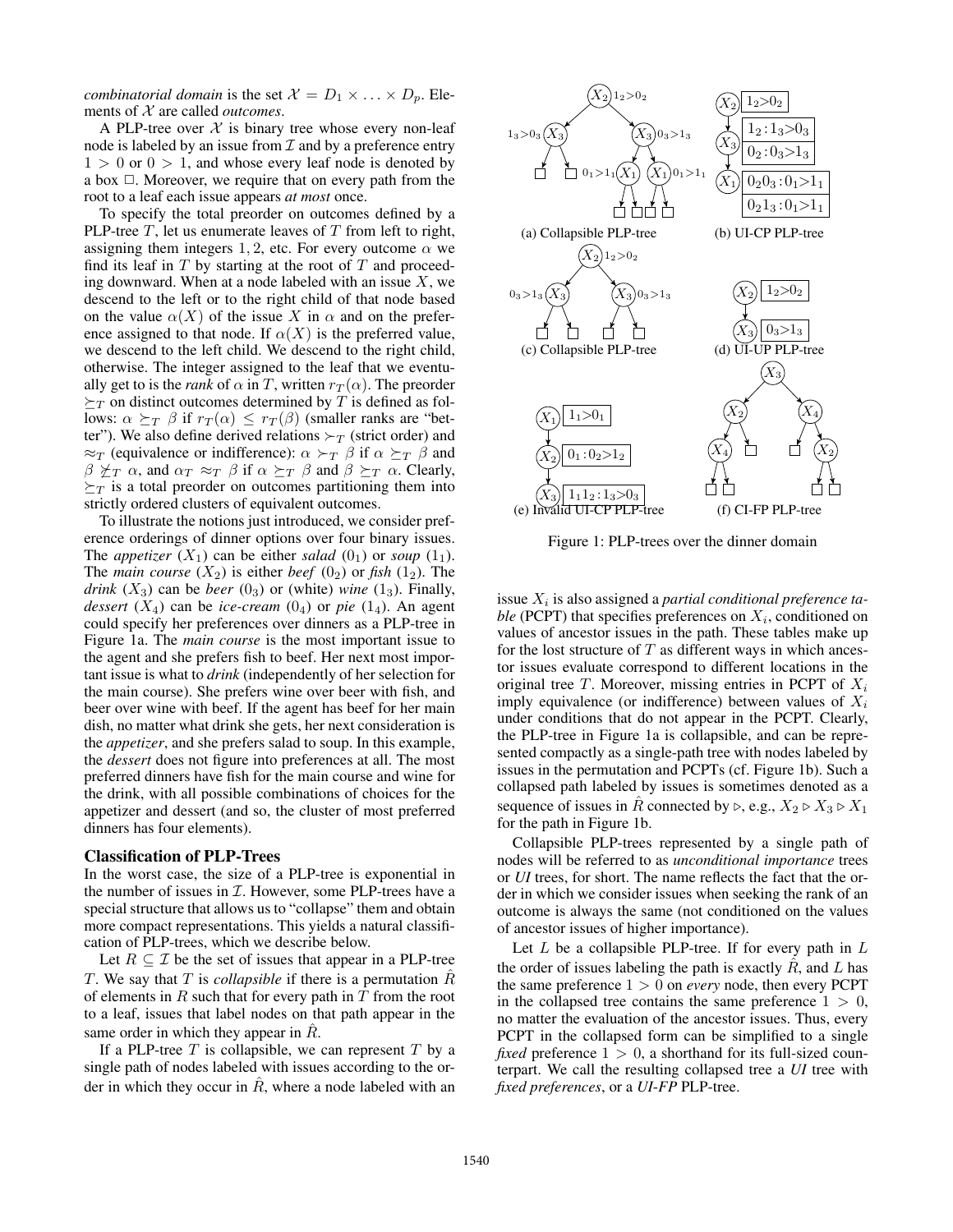A similar simplification is possible if every path in  $L$  has the same ordering of issues which again is exactly  $\hat{R}$ , and for every issue  $X_i$  all nodes in L labeled with  $X_i$  have the same preference on values of  $X_i$  (either  $1_i > 0_i$  or  $0_i > 1_i$ ). Such collapsed trees are called *UI*-*UP* PLP-trees, with *UP* standing for *unconditional preference*. As an example, the *UI*-*UP* tree in Figure 1d is the collapsed representation of the collapsible tree in Figure 1c.

In all other cases, we refer to collapsed PLP-trees as *UI*-*CP* PLP-trees, with *CP* standing for *conditional preference*. If preferences on an issue in such a tree depend in an essential way on all preceding issues, there is no real saving in the size of representation (instead of an exponential PLPtree we have a small tree but with preference tables that are of exponential size). However, if the preference on an issue depends only on a few higher importance issues say, never more than one or two (or, more generally, never more than some fixed bound  $b$ ), the collapsed representation is significantly smaller.

As an aside, we note that not every path of nodes labeled with issues and PCPTs is a *UI* tree. An example is given in Figure 1e. Indeed, one can see that there is no PLP-tree that would collapse to it. There is a simple condition characterizing paths with nodes labeled with issues and PCPTs that are valid *UI* trees. This matter is not essential to our discussion later on and we will not discuss it further here due to the space limit.

When a PLP-tree is not collapsible, the importance of an issue depends on where it is located in the tree. We will refer to such PLP-trees as *conditional importance* trees or *CI* trees.

Let T be a *CI* PLP-tree. We call T a *CI*-*FP* tree if every non-leaf node in  $T$  is labeled by an issue with preference 1 > 0. An example of a *CI*-*FP* PLP-tree is shown in Figure 1f, where preferences on each non-leaf node are  $1 > 0$  and hence omitted. If, for every issue  $X_i$ , all nodes in T labeled with  $X_i$  have the same preference  $(1_i > 0_i$  or  $0_i > 1_i$ ) on  $X_i$ , we say T is a CI-UP PLP-tree. All other non-collapsible PLP-trees are called *CI*-*CP* PLP-trees.

### Passive Learning

An *example* is a tuple  $(\alpha, \beta, v)$ , where  $\alpha$  and  $\beta$  are two *distinct* outcomes from combinatorial domain  $\mathcal X$  over a set  $\mathcal I$  =  $\{X_1, \ldots, X_p\}$  of binary issues, and  $v \in \{0, 1\}$ . An example  $(\alpha, \beta, 1)$  states that  $\alpha$  is strictly preferred to  $\beta$  ( $\alpha \succ \beta$ ). Similarly, an example  $(\alpha, \beta, 0)$  states that  $\alpha$  and  $\beta$  are equivalent  $(\alpha \approx \beta)$ . Let  $\mathcal{E} = \{e_1, \ldots, e_m\}$  be a set of examples over  $\mathcal{I}$ , with  $e_i = (\alpha_i, \beta_i, v_i)$ . We set  $\mathcal{E}^{\approx} = \{e_i \in \mathcal{E} : v_i = 0\}$ , and  $\mathcal{E}^{\succ} = \{e_i \in \mathcal{E} : v_i = 1\}$ . In the following, we denote by  $p$  and  $m$  the number of issues and the number of examples, respectively.

For a PLP-tree T in full representation we denote by  $|T|$ the size of  $T$ , that is, the number of nodes in  $T$ . If  $T$  stands for a *UI* tree, we write  $|T|$  for the size of T measured by the total size of preference tables associated with issues in T. The size of a preference table is the total size of preferences in it, each preference measured as the number of values in the condition plus 1 for the preferred value in the domain of

the issue. In particular, the sizes of *UI*-*FP* and *UI*-*UP* trees are given by the number of nodes on the path.

A PLP-tree T *satisfies* an example e if T orders the two outcomes of  $e$  in the same way as they are ordered in  $e$ . Otherwise, T *falsifies* e. Formally, T *satisfies*  $e = (\alpha, \beta, 1)$ if  $\alpha \succ_T \beta$ , and T *satisfies*  $e = (\alpha, \beta, 0)$  if  $\alpha \approx_T \beta$ . We say T is *consistent* with a set  $\mathcal E$  of examples if  $T$  satisfies every example in  $\mathcal{E}$ .

In this work, we study the following passive learning problems for PLP-trees of all types we introduced.

Definition 1. Consistent-learning (CONSLEARN): given an example set  $\mathcal{E}$ , decide whether there exists a PLP-tree  $T$  (of a particular type) such that T is consistent with  $\mathcal{E}$ .

Definition 2. Small-learning (SMALLLEARN): given an example set  $\mathcal E$  and a positive integer  $l$  ( $l \leq |\mathcal E|$ ), decide whether there exists a PLP-tree  $T$  (of a particular type) such that  $T$  is consistent with  $\mathcal E$  and  $|T| \leq l$ .

Definition 3. Maximal-learning (MAXLEARN): given an example set  $\mathcal E$  and a positive integer  $k$  ( $k \leq m$ ), decide whether there exists a PLP-tree  $T$  (of a particular type) such that T satisfies at least k examples in  $\mathcal{E}$ .

### Learning UI PLP-trees

In this section, we study the passive learning problems for collapsible PLP-trees in their collapsed representations as *UI*-*FP*, *UI*-*UP* and *UI*-*CP* trees.

### The CONSLEARN Problem

The CONSLEARN problem is in the class P for *UI*-*FP* and *UI*-*UP* trees. To show it, we present a general template of an algorithm that learns a *UI* tree. Next, for each of the classes *UI*-*FP* and *UI*-*UP*, we specialize the template to a polynomial-time algorithm.

The template algorithm is shown as Algorithm 1. The input consists of a set  $\mathcal E$  of examples and a set  $\mathcal I$  of issues from which node labels can be selected. Throughout the execution, the algorithm maintains a set  $S$  of unused issues, initialized to  $I$ , and a set of examples that are not yet ordered by the tree constructed so far.

If the set of strict examples is empty, the algorithm returns an empty tree. Otherwise, the algorithm identifies the set  $AI(\mathcal{E}, S)$  of issues in S that are *available* for selection as the label for the next node. If that set is empty, the algorithm terminates with failure. If not, an issue, say  $X_l$ , is selected from  $AI(\mathcal{E}, S)$ , and a PCPT for that issue is constructed. Then the sets of examples not ordered yet and of issues not used yet are updated, and the steps repeat.

To obtain a learning algorithm for a particular class of *UI* trees (*UI*-*FP* or *UI*-*UP*) we need to specify the notion of an available issue (needed for line 3) and describe how to construct a partial conditional preference table (needed for line 8).

To this end, let us define  $NEQ(\mathcal{E}, S)$  to be the set of all issues in S (where  $S \subseteq \mathcal{I}$ ) that incorrectly handle at least one equivalent example in  $\mathcal{E}^{\approx}$ . That is, for an issue  $X \in S$ we have  $X \in \text{NEQ}(\mathcal{E}, S)$  precisely when for some example  $(\alpha, \beta, 0)$  in  $\mathcal{E}, \alpha(X) \neq \beta(X)$ . Similarly, let us define  $EQ(\mathcal{E}, S)$  to be the set of issues in S that do not order any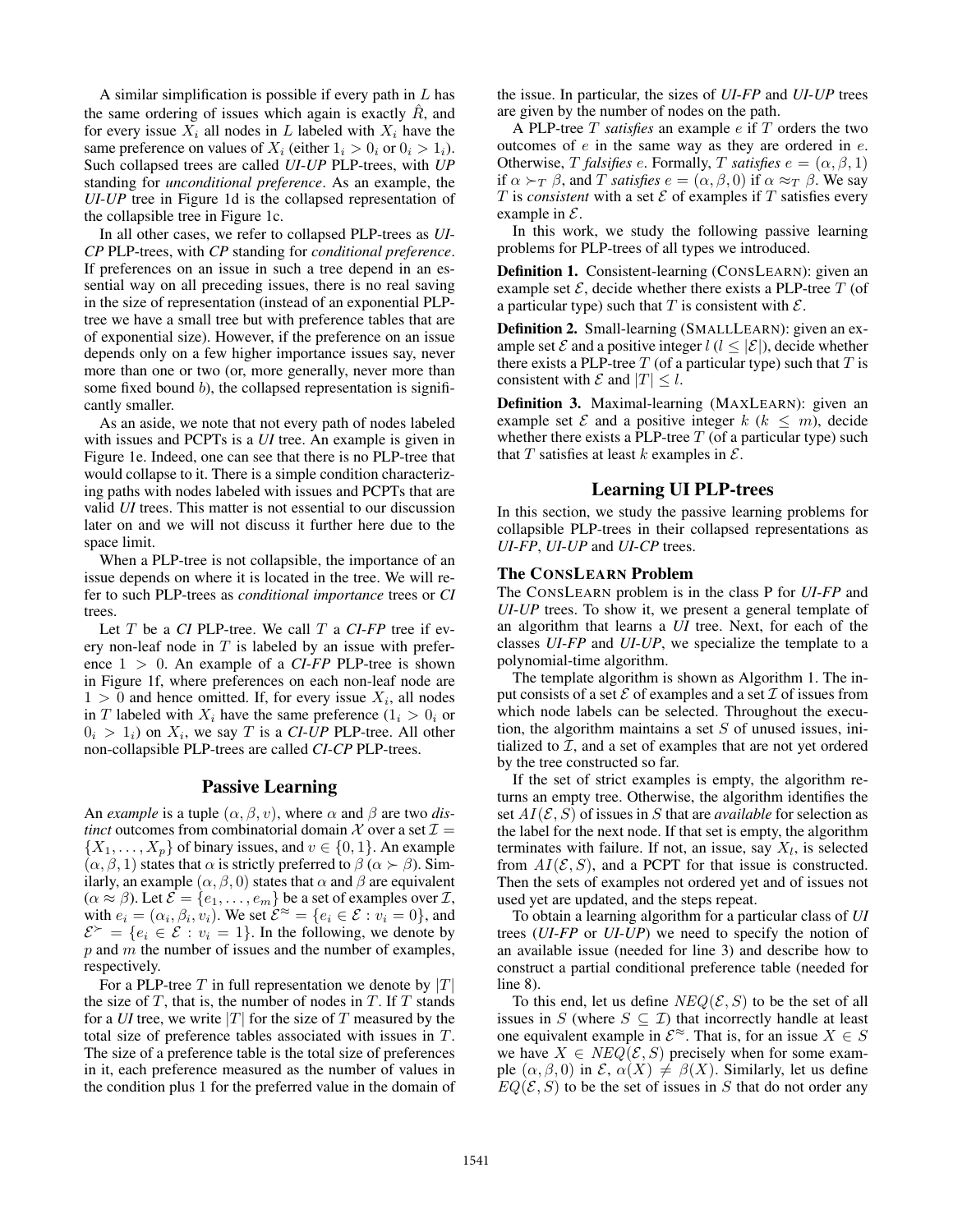Algorithm 1: Procedure *learnUI* that learns a UI tree

| <b>Input:</b> $\mathcal{E}$ and $S = \mathcal{I}$                                                                   |  |
|---------------------------------------------------------------------------------------------------------------------|--|
| <b>Output:</b> A sequence T of issues from $\mathcal I$ and PCPTs that                                              |  |
| define a <i>UI</i> tree consistent with $\mathcal{E}$ , or                                                          |  |
| FAILURE if such a tree does not exist                                                                               |  |
| $1$ T $\leftarrow$ empty sequence;                                                                                  |  |
| 2 while $\mathcal{E}^{\succ} \neq \emptyset$ do                                                                     |  |
| Construct $AI(\mathcal{E}, S)$ ;<br>3                                                                               |  |
| if $AI(\mathcal{E}, S) = \emptyset$ then<br>$\overline{\mathbf{4}}$                                                 |  |
| return FAILURE;<br>5                                                                                                |  |
| end<br>6                                                                                                            |  |
| $X_l \leftarrow$ an element from $AI(\mathcal{E}, S)$ ;<br>7                                                        |  |
| Construct $PCPT(X_l);$<br>8                                                                                         |  |
| $T \leftarrow T, (X_l, PCPT(X_l));$<br>9                                                                            |  |
| $\mathcal{E} \leftarrow \mathcal{E} \backslash \{e \in \mathcal{E}^{\succ} : e \text{ is decided on } X_l\};$<br>10 |  |
| $S \leftarrow S \backslash \{X_l\};$<br>11                                                                          |  |
| 12 end                                                                                                              |  |
| 13   return T ;                                                                                                     |  |
|                                                                                                                     |  |

of the strict examples in  $\mathcal{E}$ . That is, for an issue  $X \in S$ we have  $X \in EQ(\mathcal{E}, S)$  precisely when for every example  $(\alpha, \beta, 1)$  in  $\mathcal{E}, \alpha(X) = \beta(X)$ .

Fixed Preferences. For the problem of learning *UI*-*FP* trees, we define  $AI(\mathcal{E}, S)$  to contain every issue  $X \notin NEG(\mathcal{E}, S)$ such that

(1) for every  $(\alpha, \beta, 1) \in \mathcal{E}^{\succ}, \alpha(X) \geq \beta(X)$ .

Proposition 1. *If there is a UI-FP tree consistent with all examples in* E *and using only issues from* S *as labels, then an issue*  $X \in S$  *is a top node of some such tree if and only if*  $X \in AI(\mathcal{E}, S)$ *.* 

*Proof.* Let T be a *UI* tree consistent with  $\mathcal E$  and having only issues from  $S$  as labels. Let  $X$  be the issue labeling the top node of T. Clearly,  $X \notin NEQ(\mathcal{E}, S)$ , as otherwise, T would strictly order two outcomes  $\alpha$  and  $\beta$  such that  $(\alpha, \beta, 0) \in \mathcal{E}^{\infty}$ . To prove condition (1), let us consider any example  $(\alpha, \beta, 1) \in \mathcal{E}^{\succ}$ . Since T is consistent with  $(\alpha, \beta, 1), \alpha(X) > \beta(X)$ . Consequently,  $X \in AI(\mathcal{E}, S)$ .

Conversely, let  $X \in AI(\mathcal{E}, S)$  and let T be a *UI-FP* tree consistent with all examples in  $\mathcal E$  and using only issues from S as labels (such a tree exists by assumption). If X labels the top node in  $T$ , we are done. Otherwise, let  $T'$  be a tree obtained from  $T$  by adding at the top of  $T$  another node, labeling it with  $X$  and removing from  $T$  the node labeled by X, if such a node exists. By the definition of  $AI(\mathcal{E}, S)$ we have that  $X \notin \text{NEQ}(\mathcal{E}, S)$  and that condition (1) holds for X. Using these properties, one can show that  $T'$  is also a *UI-FP* tree consistent with all examples in  $\mathcal{E}$ . Since the top node of  $T'$  is labeled by  $X$ , the assertion follows. П

We now specialize Algorithm 1 by using in line 3 the definition of  $AI(\mathcal{E}, S)$  given above and by setting each *PCPT*( $X_l$ ) to the fixed unconditional preference  $1_l > 0_l$ . Proposition 1 directly implies the correctness of this version of Algorithm 1.

**Theorem 2.** Let  $\mathcal E$  be a set of examples over a set  $\mathcal I$  of binary *issues. Algorithm 1 adjusted as described above terminates and outputs a sequence* T *representing a UI-FP tree consis-* *tent with* E *if and only if such a tree exists.*

We note that issues in  $NEQ(\mathcal{E}, S)$  are never used when constructing  $AI(\mathcal{E}, S)$ . Thus, in the case of *UI-FP* trees, S could be initialized to  $\mathcal{I} \setminus \mathcal{NEQ}(\mathcal{E}, \mathcal{I})$ . In addition, if an issue selected for the label of the top node belongs to  $EQ(\mathcal{E}^>, S)$ , it does not in fact decide any of the strict examples in  $\mathcal E$  and can be dropped. The resulting tree is also consistent with all the examples. Thus, the definition of  $AI(\mathcal{E}, S)$  can be refined by requiring one more condition:  $\hat{X} \notin EQ(\mathcal{E}^>, S)$ . That change does not affect the correctness of the algorithm but eliminates a possibility of generating trees with "redundant" levels.

Unconditional Preferences. The case of learning *UI*-*UP* trees is very similar to the previous one. Specifically, we define  $AI(\mathcal{E}, S)$  to contain an issue  $X \in S$  precisely when  $X \notin NEG(\mathcal{E}, S)$  and

(2) for every  $(\alpha, \beta, 1) \in \mathcal{E}^{\succ}, \alpha(X) \geq \beta(X)$ , or for every  $(\alpha, \beta, 1) \in \mathcal{E}^{\succ}, \alpha(X) \leq \beta(X).$ 

We obtain an algorithm learning *UI*-*UP* trees by using in line 3 the present definition of  $AI(\mathcal{E}, S)$ . In line 8, we take for  $P{\rm CPT}(X_l)$  either  $1_l > 0_l$  or  $0_l > 1_l$  (depending on which of the two cases in (2) holds for  $X_l$ ).

The correctness of this algorithm follows from a property similar to that in Proposition 1.

As in the previous case, here too  $S$  could be initialized to  $\mathcal{I} \setminus \text{NEQ}$ , and the condition  $X \notin EQ(\mathcal{E}^{\succ}, S)$  could be added to the definition of  $AI(\mathcal{E}, S)$ .

Conditional Preferences. The problem is in NP because one can show that if a  $UI$ - $CP$  tree consistent with  $E$  exists (*a priori*, it does not have to have size polynomial in the size of  $\mathcal{E}$ ), then another such tree of size polynomial in the size of  $\mathcal E$  exists, as well. We conjecture that the general problem of learning *UI*-*CP* trees is, in fact, NP-complete. As we have only partial results for this case, the study of the *UI*-*CP* tree learning will be the subject of future work.

#### The SMALLLEARN Problem

Algorithm 1 produces a *UI* PLP-tree consistent with  $\mathcal{E}$ , if one exists. In many cases, it is desirable to compute a small, sometimes even the smallest, representation consistent with E. We show that these problems for *UI* trees are NP-hard.

Theorem 3. *The* SMALLLEARN *problem is NP-complete for each class of*  $\{UI\} \times \{FP, UP, CP\}$ *.* 

*Proof.* We present the proof only in the case of *UI*-*FP*. The argument in other cases (*UI*-*UP* and *UI*-*CP*) is similar.

(Membership) One can guess a *UI*-*FP* PLP-tree T in linear time, and verify in polynomial time that  $T$  has at most  $l$ issues and satisfies every example in  $\mathcal{E}$ .

(Hardness) We present a polynomial-time reduction from the *hitting set problem* (HSP), which is NP-complete (Garey and Johnson 1979). To recall, in HSP we are given a finite set  $U = \{a_1, \ldots, a_n\}$ , a collection  $C = \{S_1, \ldots, S_d\}$  of subsets of U with  $\bigcup_{S_i \in C} S_i = U$ , and a positive integer  $k \leq n$ , and the problem is to decide whether U has a hitting set U' such that  $|U'| \leq k$  (U'  $\subseteq U$  is a *hitting* set for C if  $U' \cap S_i \neq \emptyset$  for all  $S_i \in C$ ). Given an instance of HSP, we construct an instance of our problem as follows. 1.  $\mathcal{I} = \{X_i : a_i \in U\}$  (thus,  $p = n$ ).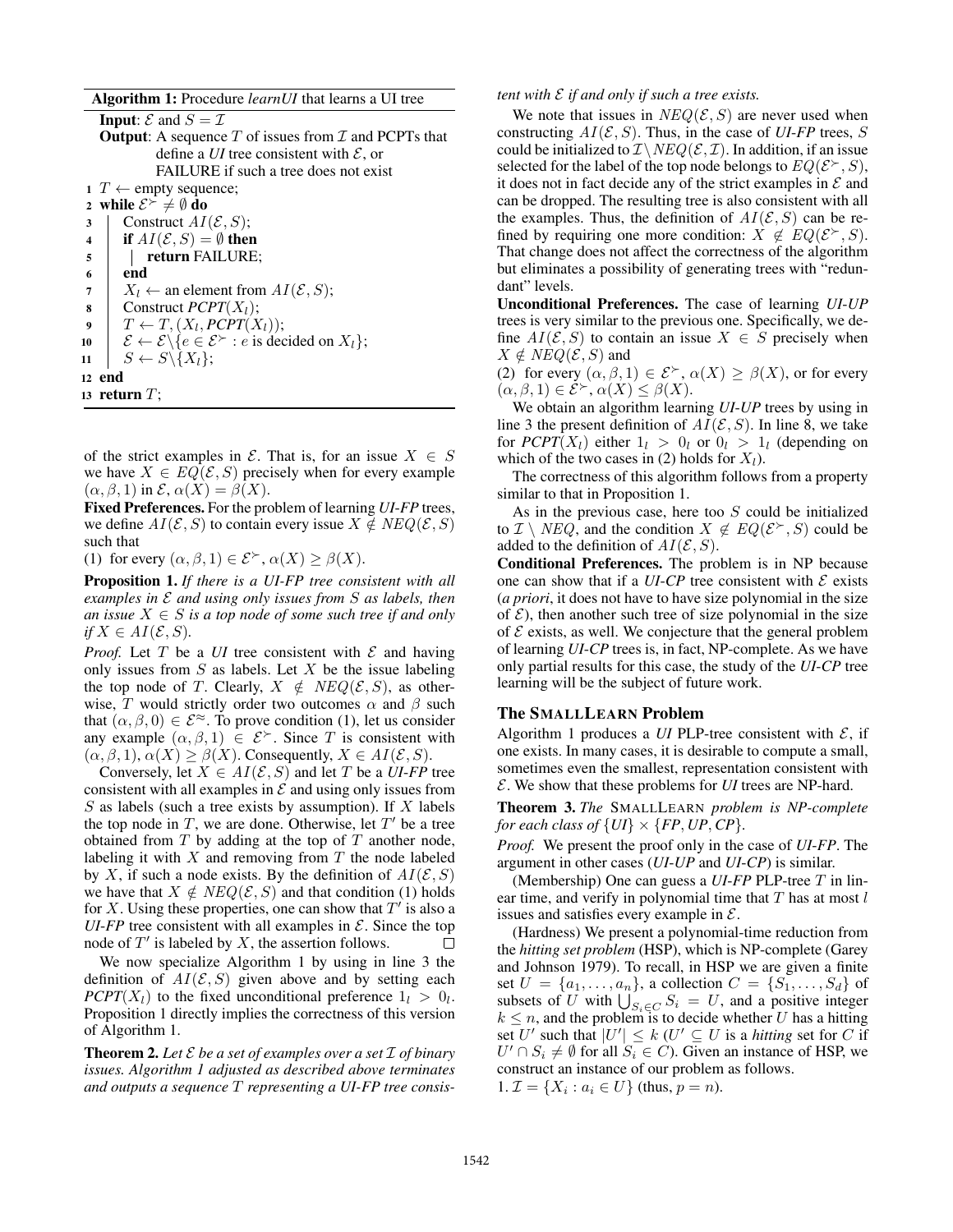2.  $\mathcal{E} = \{ (\mathbf{s}_i, \mathbf{0}, 1) : S_i \in C \}$ , where  $\mathbf{s}_i$  is a p-bit vector such that  $s_i[j] = 1 \Leftrightarrow a_j \in S_i$  and  $s_i[j] = 0 \Leftrightarrow a_j \notin S_i$  $(1 \le j \le p)$ , and 0 is a p-bit vector of all 0's (thus,  $m = d$ ). 3. We set  $l = k$ .

We need to show that  $U$  has a hitting set of size at most  $k$ if and only if there exists a *UI*-*FP* PLP-tree of size at most l consistent with  $\mathcal{E}$ .

(⇒) Assume U has a hitting set U' of size k. Let U' be  $\{a_{j_1}, \ldots, a_{j_k}\}\$ . Define a *UI-FP* PLP-tree  $L = X_{j_1} \triangleright$  $\ldots \triangleright X_{j_k}$ . We show that L is consistent with  $\mathcal{E}$ . Let  $e =$  $(\alpha_e, \beta_e, 1)$  be an arbitrary example in  $\mathcal{E}$ , where  $\alpha_e = s_i$  and  $\beta_e = 0$ . Since U' is a hitting set, there exists  $r, 1 \le r \le k$ , such that  $a_{j_r} \in S_i$ . Thus, there exists  $r, 1 \leq r \leq k$ , such that  $\alpha_e(X_{j_r}) = 1$ . Let r be the smallest with this property. It is clear that *e* is decided at  $X_{j_r}$ ; thus, we have  $\alpha_e \succ_L \beta_e$ .

( $\Leftarrow$ ) Assume there is a *UI-FP* PLP-tree *L* of *l* issues in *T* such that L is consistent with  $\mathcal E$ . Moreover, we assume  $L =$  $X_{j_1} \triangleright \ldots \triangleright X_{j_l}$ . Let  $U' = \{a_{j_1}, \ldots, a_{j_l}\}$ . We show by means of contradiction. Assume that  $U'$  is not a hitting set. That is, there exists a set  $S_i \in C$  such that  $U' \cap S_i = \emptyset$ . Then, there exists an example  $e = (\alpha_e, \beta_e, 1)$ , where  $\alpha_e = s_i$  and  $\beta_e = 0$ , such that  $\alpha_e \approx_L \beta_e$  because none of the issues  ${X_i : \alpha_e(X_i) = 1}$  show up in L. This is a contradiction! Thus,  $U'$  is a hitting set.  $\Box$ 

**Corollary 4.** Given a set  $\mathcal{E}$  of examples  $\{e_1, \ldots, e_m\}$  over  $\mathcal{I} = \{X_1, \ldots, X_p\}$ , finding the smallest PLP-tree in each *class of*  $\{UI\} \times \{FP, UP, CP\}$  *consistent with*  $\mathcal E$  *is NP-hard.* 

Consequently, it is important to study fast heuristics that aim at approximating trees of optimal size. Here, we propose a greedy heuristic for Algorithm 1. In every iteration the heuristic selects the issue  $X_l \in AI(\mathcal{E}, S)$  that decides the most examples in  $\mathcal{E}^{\succ}$ . However, for some dataset the resulting greedy algorithm does not perform well: the ratio of the size of the tree computed by our algorithm to the size of the optimal sequence may be as large as  $\Omega(p)$ . To see this, we consider the following input.

| $(1_10_20_30_4, 0_10_20_30_4, 1)$ |  |
|-----------------------------------|--|
| $(1_11_20_30_4, 0_10_20_30_4, 1)$ |  |
| $(1_10_21_30_4, 0_10_20_30_4, 1)$ |  |
| $(0_10_20_31_4, 1_10_20_30_4, 1)$ |  |

For each class of  $\{UI\} \times \{FP, UP\}$ , Algorithm 1 in the worst case computes  $X_2 \triangleright X_3 \triangleright X_4 \triangleright X_1$ , whereas the optimal tree is  $X_4 \triangleright X_1$  (with the PCPTs omitted as they contain only one preference and so, they do not change the asymptotic size of the tree). This example generalizes to the arbitrary number  $p$  of issues. Thus, the greedy algorithm to learn small *UI* trees is no better than any other algorithm in the worst case.

Approximating HSP has been extensively studied over the last decades. It has been shown (Lund and Yannakakis 1994) that, unless  $NP \subset DTIME(n^{poly \log n})$ , HSP cannot be approximated in polynomial time within factor of  $c \log n$ , where  $0 < c < \frac{1}{4}$  and *n* is the number of elements in the input. The reduction we used above shows that this result carries over to our problem.

**Theorem 5.** Unless  $NP \subset DTIME(n^{poly \log n})$ , the prob*lem of finding the smallest PLP-tree in each class of*  $\{UI\} \times$ {*FP*, *UP*, *CP*} *consistent with* E *cannot be approximated in* polynomial time within factor of  $c \log p$ , where  $0 < c < \frac{1}{4}$ .

It is an open problem whether this result can be strengthened to a factor linear in  $p$  (cf. the example for the worst-case behavior of our simple greedy heuristic).

### The MAXLEARN Problem

When there is no *UI* PLP-tree consistent with the set of all examples, it may be useful to learn a *UI* PLP-tree satisfying as many examples as possible. We show this problem is in fact NP-hard for all three classes of *UI* trees.

Theorem 6. *The* MAXLEARN *problem is NP-complete for each class of*  $\{UI\} \times \{FP, UP, CP\}$ *.* 

*Sketch.* The problem is in NP. This is evident for the case of *UI-FP* and *UI-UP* trees. If  $\mathcal E$  is a given set of examples, and k a required lower bound on the number of examples that are to be correctly ordered, then witness trees in these classes (trees that correctly order at least k examples in  $\mathcal{E}$ ) have size polynomial in the size of  $\mathcal E$ . Thus, verification can be performed in polynomial time. For the case of *UI*-*CP* trees, one can show that if there is a *UI*-*CP* tree correctly ordering at least k examples in  $\mathcal{E}$ , then there exists such tree of size polynomial in  $|\mathcal{E}|$ .

The hardness part follows from the proof in the setting of learning lexicographic strategies (Schmitt and Martignon 2006), adapted to the case of *UI* PLP-trees. П

**Corollary 7.** Given a set  $\mathcal{E}$  of examples  $\{e_1, \ldots, e_m\}$  over  $\mathcal{I} = \{X_1, \ldots, X_p\}$ , finding a PLP-tree in each class of  ${U}$  $\{UI\}$   $\times$   ${FP, UP, CP}$  *satisfying the maximum number of examples in* E *is NP-hard.*

# Learning CI PLP-trees

Finally, we present results on the passive learning problems for PLP-trees in classes  $\{CI\} \times \{FP, UP, CP\}$ . We recall that these trees assume full (non-collapsed) representation.

### The CONSLEARN Problem

We first show that the CONSLEARN problem for class *CI*-*UP* is NP-complete. We then propose polynomial-time algorithms to solve the CONSLEARN problem for the classes *CI*-*FP* and *CI*-*CP*.

Theorem 8. *The* CONSLEARN *problem is NP-complete for class CI-UP.*

*Sketch.* The problem is in NP because the size of a witness, a  $CI$ - $UP$  PLP-tree consistent with  $E$ , is bounded by  $|\mathcal{E}|$  (one can show that if a *CI-UP* tree consistent with  $\mathcal{E}$  exists, then it can be modified to a tree of size no larger than  $O(|\mathcal{E}|)$ ). Hardness follows from the proof by Booth et al. (2010) showing CONSLEARN is NP-hard in the setting of LP-trees.  $\Box$ 

For the two other classes of trees, the problem is in P. This is demonstrated by polynomial-time Algorithm 2 adjusted for both classes.

**Fixed Preference.** For class *CI-FP*, we define  $AI(\mathcal{E}, S)$  to contain issue  $X \notin NEQ(\mathcal{E}, S)$  if

(3) for every  $(\alpha, \beta, 1) \in \mathcal{E}^{\succ}, \alpha(X) \geq \beta(X)$ .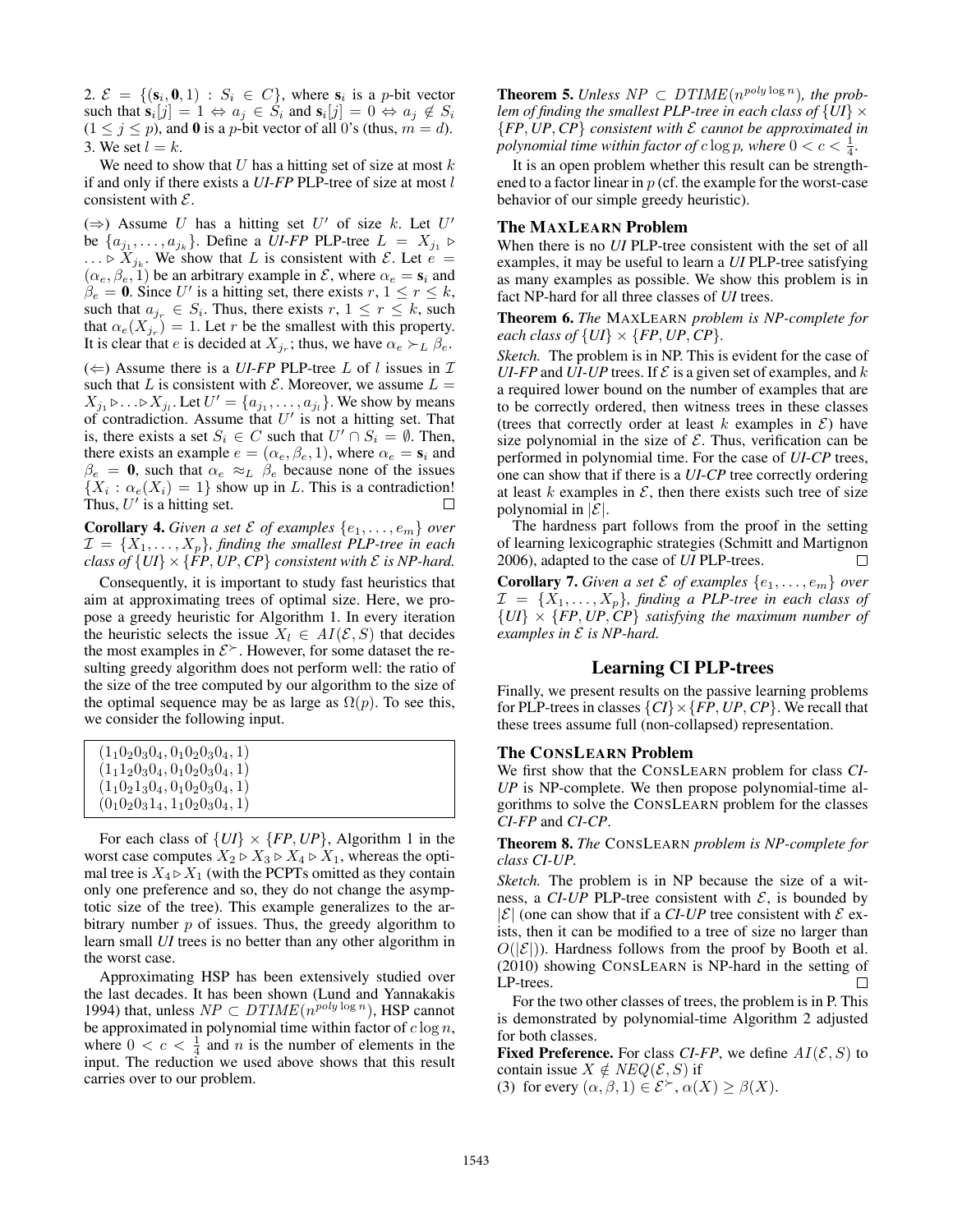Algorithm 2: The recursive procedure *learnCI* that learns a CI PLP-tree

**Input:**  $\mathcal{E}, S = \mathcal{I}$ , and t: an unlabeled node **Output:** A CI PLP-tree over S consistent with  $\mathcal{E}$ , or FAILURE 1 if  $\mathcal{E}^{\succ} = \emptyset$  then 2 | Label  $t$  as a leaf and **return**; <sup>3</sup> end 4 Construct  $AI(\mathcal{E}, S)$ ; 5 if  $AI(\mathcal{E}, S) = \emptyset$  then <sup>6</sup> return FAILURE and terminate;

- <sup>7</sup> end
- **8** Label t with tuple  $(X_l, x_l)$  where  $X_l$  is from  $AI(\mathcal{E}, S)$ , and  $x_l$  is the preferred value on  $X_l$ ;
- 9  $\mathcal{E} \leftarrow \mathcal{E} \backslash \{e \in \mathcal{E}^{\succ} : e \text{ is decided on } X_l\};$
- 10  $S \leftarrow S \setminus \{X_l\};$
- 11 Create two edges  $u_l$ ,  $u_r$  and two unlabeled nodes  $t_l$ ,  $t_r$ such that  $u_l = \langle t, t_l \rangle$  and  $u_r = \langle t, t_r \rangle$ ;
- 12  $\mathcal{E}_l \leftarrow \{e \in \mathcal{E} : \alpha_e(X_j) = \beta_e(X_j) = x_l\};$
- 13  $\mathcal{E}_r \leftarrow \{e \in \mathcal{E} : \alpha_e(X_j) = \beta_e(X_j) = \overline{x_l}\};$
- 14  $learnCI(\mathcal{E}_l, S, t_l);$
- 15 learn  $CI(\mathcal{E}_r, S, t_r);$

Proposition 9. *If there is a CI-FP tree consistent with all examples in* E *and using only issues from* S *as labels, then an issue*  $X \in S$  *is a top node of some such tree if and only if*  $X \in AI(\mathcal{E}, S)$ *.* 

*Proof.* It is clear that if there exists a *CI*-*FP* PLP-tree consistent with  $\mathcal E$  and only using issues from  $S$  as labels, then the fact that  $X \in S$  labels the root of some such tree implies  $X \in AI(\mathcal{E}, S)$ .

Now we show the other direction. Let T be the *CI*-*FP* tree over a subset of S consistent with  $\mathcal{E}, X$  be an issue such that  $X \in AI(\mathcal{E}, S)$ . If X is the root issue in T, we are done. Otherwise, we construct a  $CI$ - $FP$  tree  $T'$  by creating a root, labeling it with  $X$ , and make one copy of  $T$  the left subtree of  $T'$   $(T'_l)$  and another, the right subtree of  $T'$   $(T'_r)$ . For a node t and a subtree B in T, we write  $t'_l$  and  $B'_l$ , respectively, for the corresponding node and subtree in  $T_l^{\prime}$ . We define  $t_r^{\prime}$ and  $B'_r$  similarly. If X does not appear in  $\dot{T}$ , we are done constructing  $T'$ ; otherwise, we update  $T'$  as follows.

1). For every node  $t \in T$  labeled by X such that t has two leaf children, we replace the subtrees rooted at  $t'_{l}$  and  $t'_{r}$  in  $T'_l$  and  $T'_r$  with leaves.

2). For every node  $t \in T$  labeled by X such that t has one leaf child and a non-leaf subtree  $B$ , we replace the subtree rooted at  $t'_l$  in  $T'_l$  with  $B'_l$ , and the subtree rooted at  $t'_r$  in  $T'_r$  with a leaf, if  $t \in T$  has a right leaf child; otherwise, we replace the subtree rooted at  $t'_l$  in  $T'_l$  with a leaf, and the subtree rooted at  $t'_r$  in  $T'_r$  with  $B'_r$ .

3). Every other node  $t \in T$  labeled by X has two non-leaf subtrees: left non-leaf subtree BL and right BR. For every such node  $t \in T$ , we replace the subtree rooted at  $t'_l$  in  $\overline{T'_l}$ with  $BL'_l$ , and the subtree rooted at  $t'_r$  in  $T'_r$  with  $BR'_r$ .

One can show that this construction results in a *CI*-*CP* tree consistent with  $\mathcal E$  and, clearly, it has its root labeled with  $X$ . Thus, the assertion follows. □

Proposition 9 clearly implies the correctness of Algorithm 2 with  $AI(\mathcal{E}, S)$  defined as above for class *CI-FP* and each  $x_l \in (X_l, x_l)$  set to 1.

**Theorem 10.** Let  $\mathcal E$  be a set of examples over a set  $\mathcal I$  of bi*nary issues. Algorithm 2 adjusted as described above terminates and outputs a CI-FP tree* T *consistent with* E *if and only if such a tree exists.*

Conditional Preference. For class *CI*-*CP*, we define that  $AI(\mathcal{E}, S)$  contains issue  $X \notin NEQ(\mathcal{E})$  if

(4) for every  $(\alpha, \beta, 1) \in \mathcal{E}^{\succ}$ ,  $\alpha(X) \geq \beta(X)$ , or for every  $(\alpha, \beta, 1) \in \mathcal{E}^{\succ}, \alpha(X) \leq \beta(X).$ 

We obtain an algorithm learning *CI*-*CP* trees by using in line 4 the present definition of  $AI(\mathcal{E}, S)$ . In line 8, we take for  $x_l$  either 1 or 0 (depending on which of the two cases in (4) holds for  $X_l$ ). The correctness of this algorithm follows from a property similar to that in Proposition 9.

#### The SMALLLEARN and MAXLEARN Problems

Due to space limits, we only outline the results we have for this case. Both problems for the three *CI* classes are NPcomplete. They are in NP since if a witness PLP-tree exists, one can modify it so that its size does not exceed the size of the input. Hardness of the SMALLLEARN problem for *CI* classes follows from the proof of Theorem 3, whereas the hardness of the MAXLEARN problem for *CI* cases follows from the proof by Schmitt and Martignon (2006).

#### Conclusions and Future Work

We proposed a preference language, *partial lexicographic preference trees*, *PLP-trees*, as a way to represent preferences over combinatorial domains. For several natural classes of PLP-trees, we studied passive learning problems: CONSLEARN, SMALLLEARN and MAXLEARN. All complexity results we obtained are summarized in tables in Figure 2. The CONSLEARN problem for *UI*-*CP* trees is as of now unsettled. While we are aware of subclasses of *UI*-*CP* trees for which polynomial-time algorithms are possible, we conjecture that in general, the problem is NP-complete.

|               |    | FP               | UP         | CР         |  |  |  |
|---------------|----|------------------|------------|------------|--|--|--|
|               | UІ | P                | P          | NP         |  |  |  |
|               | C  | Р                | <b>NPC</b> | P          |  |  |  |
| (a) CONSLEARN |    |                  |            |            |  |  |  |
|               |    | FP               | UP         | CР         |  |  |  |
|               | UІ | <b>NPC</b>       | <b>NPC</b> | <b>NPC</b> |  |  |  |
|               |    | NPC <sup>.</sup> | NPC.       | NPC.       |  |  |  |

(b) SMALLLEARN & MAXLEARN

Figure 2: Complexity results for passive learning problems

For the future research, we will develop good heuristics for our learning algorithms. We will implement these algorithms handling issues of, in general, finite domains of values, and evaluate them on both synthetic and real-world preferential datasets. With PLP-trees of various classes learned, we will compare our models with the ones learned through other learning approaches on predicting new preferences.